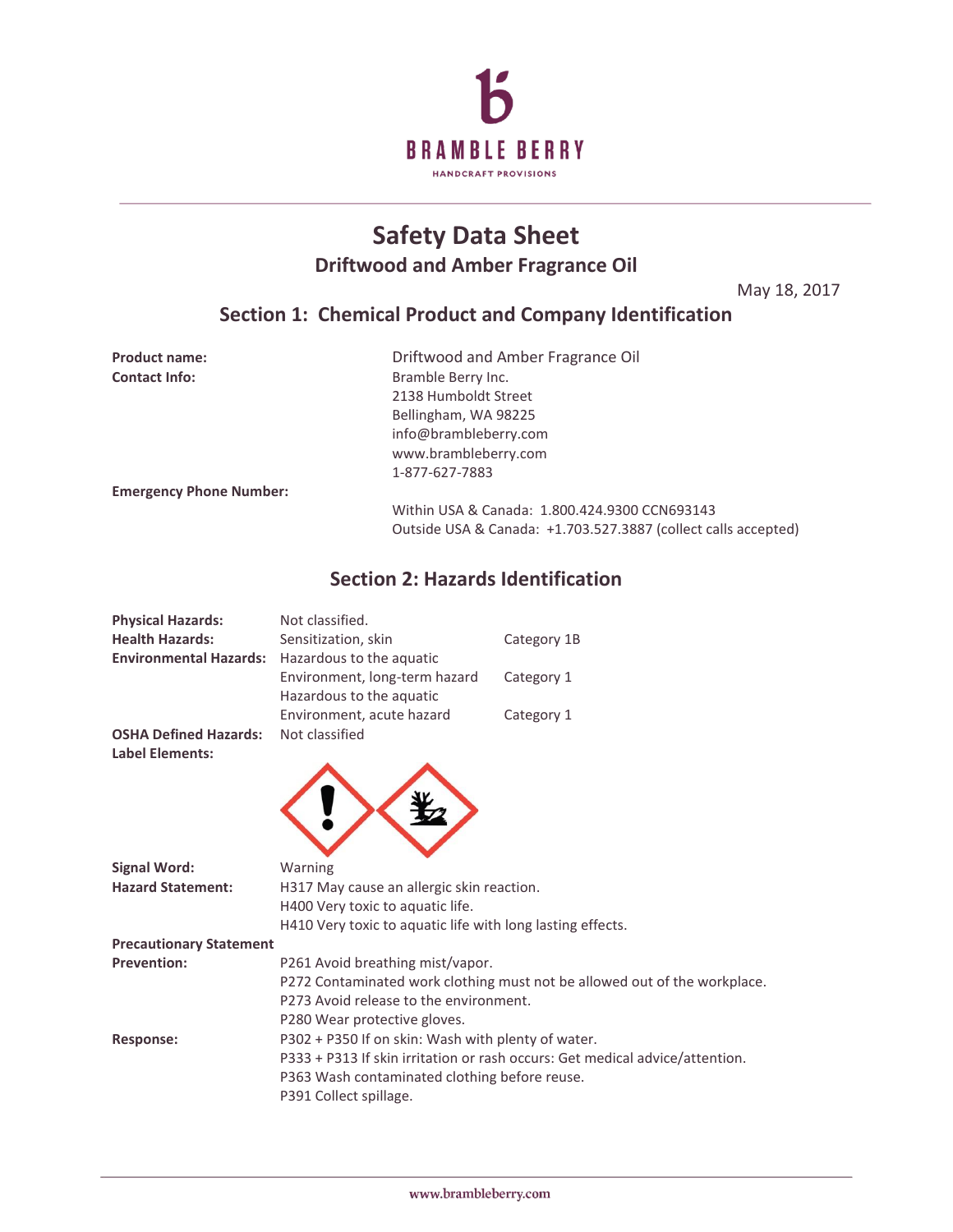

| Storage:<br>Disposal:                                               | Store away from incompatible materials.<br>P501 Dispose of contents/container in accordance with<br>local/regional/national/international regulations. |
|---------------------------------------------------------------------|--------------------------------------------------------------------------------------------------------------------------------------------------------|
| Hazard(s) not otherwise<br><b>Classified (HNOC)</b><br>Supplemental | None known.                                                                                                                                            |
| information:                                                        | None.                                                                                                                                                  |

### **Section 3: Composition/Information on Ingredients**

The individual chemical identities of the ingredients of this mixture are considered to be proprietary information and trade secrets. As such they are withheld in accordance with the provisions of the law. Certain hazardous substances are listed in the Exposure Controls/Personal Protection section.

### **Section 4: First Aid Measures**

| Inhalation:<br><b>Skin Contact:</b>                                           | Move to fresh air. Call a physician if symptoms develop or persist.<br>Remove contaminated clothing immediately and wash skin with soap and water. In<br>case of eczema or other skin disorders: Seek medical attention and take along<br>these instructions. Wash contaminated clothing before reuse. |
|-------------------------------------------------------------------------------|--------------------------------------------------------------------------------------------------------------------------------------------------------------------------------------------------------------------------------------------------------------------------------------------------------|
| <b>Eye Contact:</b>                                                           | Rinse with water. Get medical attention if irritation develops and persists.                                                                                                                                                                                                                           |
| Ingestion:                                                                    | Rinse mouth. Get medical attention if symptoms occur.                                                                                                                                                                                                                                                  |
| <b>Most important</b><br>symptoms/effects,<br>acute and delayed:              | May cause an allergic skin reaction. Dermatitis. Rash.                                                                                                                                                                                                                                                 |
| Indication of immediate<br>medical attention and<br>special treatment needed: | Provide general supportive measures and treat symptomatically. Keep victim under<br>observation. Symptoms may be delayed.                                                                                                                                                                              |
| <b>General information:</b>                                                   | Ensure that medical personnel are aware of the material(s) involved, and take<br>precautions to protect themselves. Show this safety data sheet to the doctor in<br>attendance. Wash contaminated clothing before reuse.                                                                               |

### **Section 5: Fire-Fighting Measures**

**Suitable extinguishing media:** Foam. Powder. Carbon dioxide (CO2).

**Unsuitable extinguishing media:** Do not use water jet as an extinguisher, as this will spread the fire.

**Specific hazards arising from the chemical:** During fire, gases hazardous to health may be formed.

**Special protective equipment and precautions for firefighters:** Self-contained breathing apparatus and full protective clothing must be worn in case of fire.

**Fire fighting equipment/instructions:** Move containers from fire area if you can do so without risk.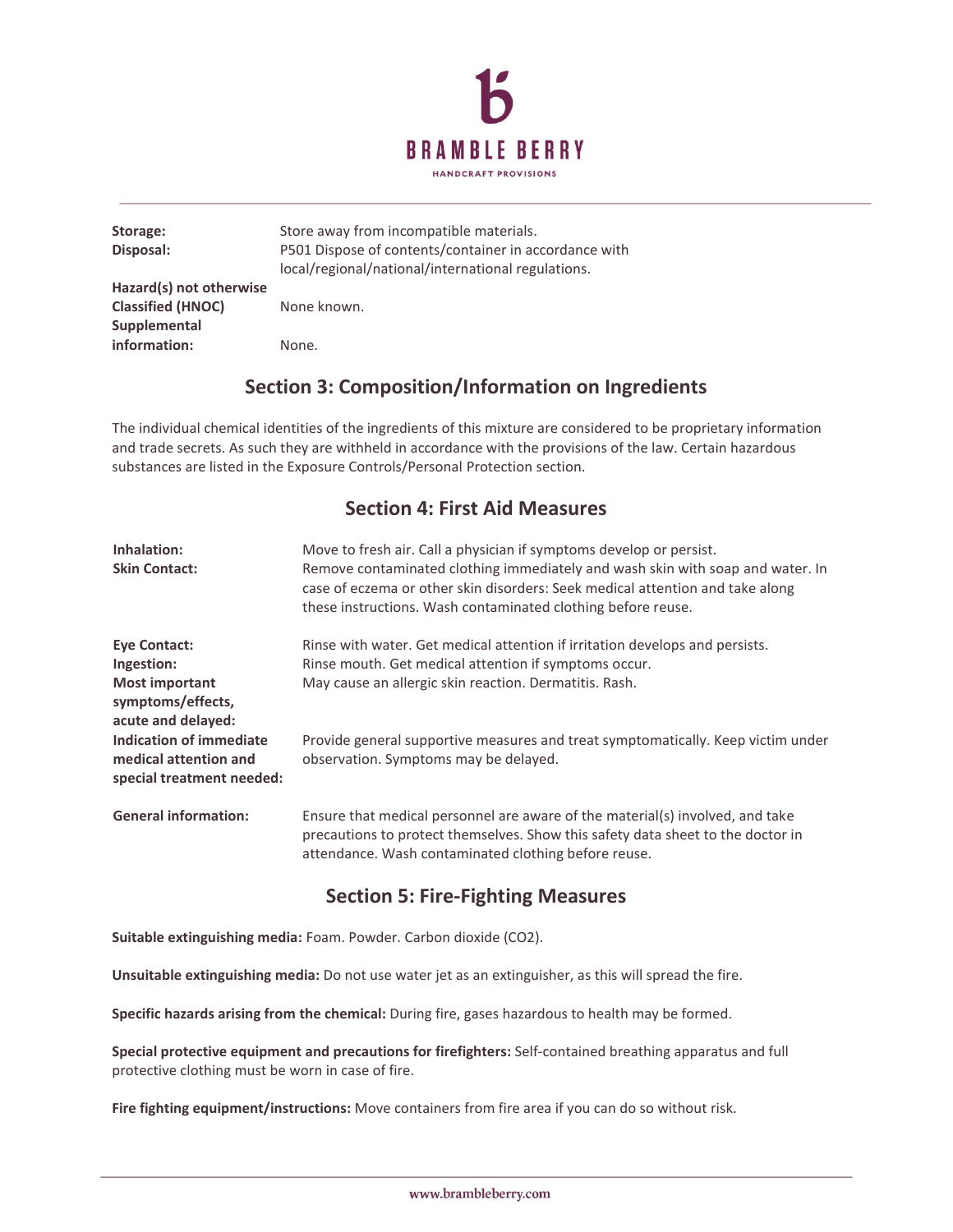

**Specific methods**: Use standard firefighting procedures and consider the hazards of other involved materials.

**General fire hazards:** No unusual fire or explosion hazards noted.

### **Section 6: Accidental Release Measures**

#### **Personal precautions, protective equipment and emergency procedures**

Keep unnecessary personnel away. Keep people away from and upwind of spill/leak. Wear appropriate protective equipment and clothing during clean-up. Avoid breathing mist/vapor. Do not touch damaged containers or spilled material unless wearing appropriate protective clothing. Ensure adequate ventilation. Local authorities should be advised if significant spillages cannot be contained. For personal protection, see section 8 of the SDS.

#### **Methods and materials for containment and cleaning up**

This material is classified as a water pollutant under the Clean Water Act and should be prevented from contaminating soil or from entering sewage and drainage systems which lead to waterways.

**Large Spills:** Stop the flow of material if this is without risk. Dike the spilled material, where this is possible. Absorb in vermiculite, dry sand or earth and place into containers. Following product recovery, flush area with water. **Small Spills:** Wipe up with absorbent material (e.g. cloth, fleece). Clean surface thoroughly to remove residual contamination.

Never return spills to original containers for re-use. For waste disposal, see section 13 of the SDS.

#### **Environmental Precautions**

Avoid release to the environment. Inform appropriate managerial or supervisory personnel of all environmental releases. Prevent further leakage or spillage if safe to do so. Avoid discharge into drains, water courses or onto the ground.

### **Section 7: Handling and Storage**

#### **Precautions for safe handling**

Avoid contact with eyes, skin, and clothing. Avoid prolonged exposure. Provide adequate ventilation. Wear appropriate personal protective equipment. Avoid release to the environment. Observe good industrial hygiene practices.

#### **Conditions for safe storage, including any incompatibilities**

Store in original tightly closed container. Store away from incompatible materials (see Section 10 of the SDS).

### **Section 8: Exposure Controls/Personal Protection**

**Occupational exposure limits:** The following constituents are the only constituents of the product which have a PEL, TLV or other recommended exposure limit. At this time, the other constituents have no known exposure limits.

**Biological limit values:** No biological exposure limits notes for the ingredient(s).

#### **Appropriate engineering controls**

Good general ventilation (typically 10 air changes per hour) should be used. Ventilation rates should be matched to conditions. If applicable, use process enclosures, local exhaust ventilation, or other engineering controls to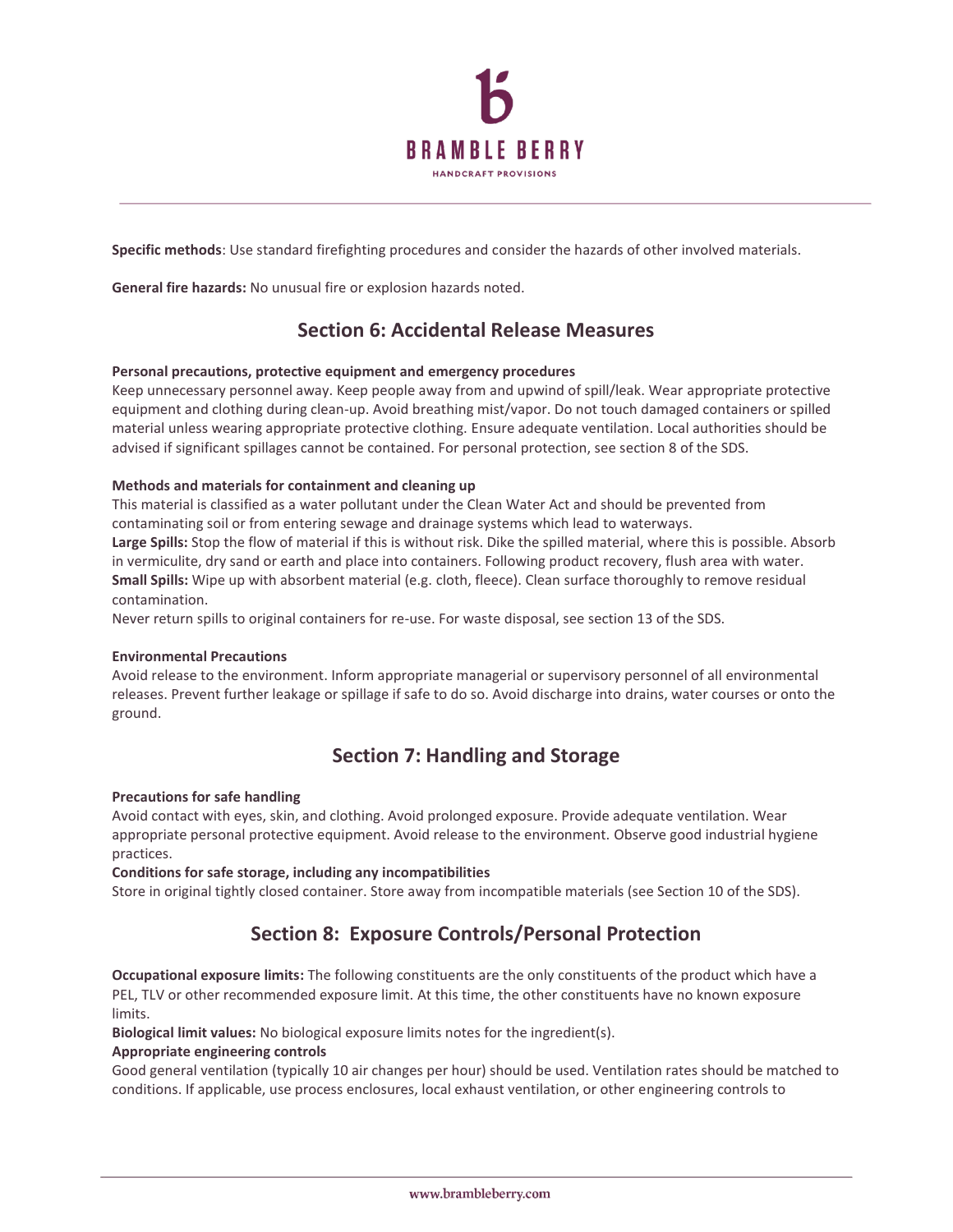

maintain airborne levels below recommended exposure limits. If exposure limits have not been established, maintain airborne levels to an acceptable level.

#### **Individual protection measures, such as personal protective equipment**

**Eye/face protection:** Face shield is recommended. Wear safety glasses with side shields (or goggles).

#### **Skin protection**

**Hand Protection:** Wear appropriate chemical resistant gloves. **Other:** Wear appropriate chemical resistant clothing. Use of an impervious apron is recommended.

**Respiratory protection:** In case of insufficient ventilation, wear suitable respiratory equipment. **Thermal hazards:** Wear appropriate thermal protective clothing, when necessary.

#### **General hygiene considerations**

Keep away from food and drink. Always observe good personal hygiene measures, such as washing after handling the material and before eating, drinking, and/or smoking. Routinely wash work clothing and protective equipment to remove contaminants. Contaminated work clothing should not be allowed out of the workplace.

### **Section 9: Physical and Chemical Properties**

| <b>Physical State:</b>                                  | Liquid                      |  |  |
|---------------------------------------------------------|-----------------------------|--|--|
| Form:                                                   | Liquid                      |  |  |
| Color:                                                  | Colorless                   |  |  |
| Odor:                                                   | Characteristic              |  |  |
| <b>Odor Threshold:</b>                                  | Not available               |  |  |
| pH:                                                     | Not available               |  |  |
| <b>Melting/Freezing Point:</b>                          | -90.04°F -67.8°C) estimated |  |  |
| <b>Boiling Point:</b>                                   | 613.4°F (323°C) estimated   |  |  |
| <b>Flash Point:</b>                                     | 200°F (93.3°C) Closed Cup   |  |  |
| <b>Evaporation Rate:</b>                                | Not available               |  |  |
| Flammability (solid, gas): Not applicable               |                             |  |  |
| Upper/lower flammability or explosive limits            |                             |  |  |
| Flammability limit - lower: Not available               |                             |  |  |
| (%)                                                     |                             |  |  |
| <b>Flammability limit - upper: Not available</b>        |                             |  |  |
| $(\%)$                                                  |                             |  |  |
| Explosive limit - lower (%): Not available.             |                             |  |  |
| Explosive limit - upper (%): Not available.             |                             |  |  |
| Vapor pressure:                                         | 0.000287 hPa estimated      |  |  |
| <b>Vapor density</b>                                    | Not available.              |  |  |
| <b>Relative density</b>                                 | Not available.              |  |  |
| Solubility(ies)                                         |                             |  |  |
| Solubility (water)                                      | Not available.              |  |  |
| <b>Partition coefficient</b>                            | Not available.              |  |  |
| (n-octanol/water)                                       |                             |  |  |
| Auto-ignition temperature: 710 °F (376.67 °C) estimated |                             |  |  |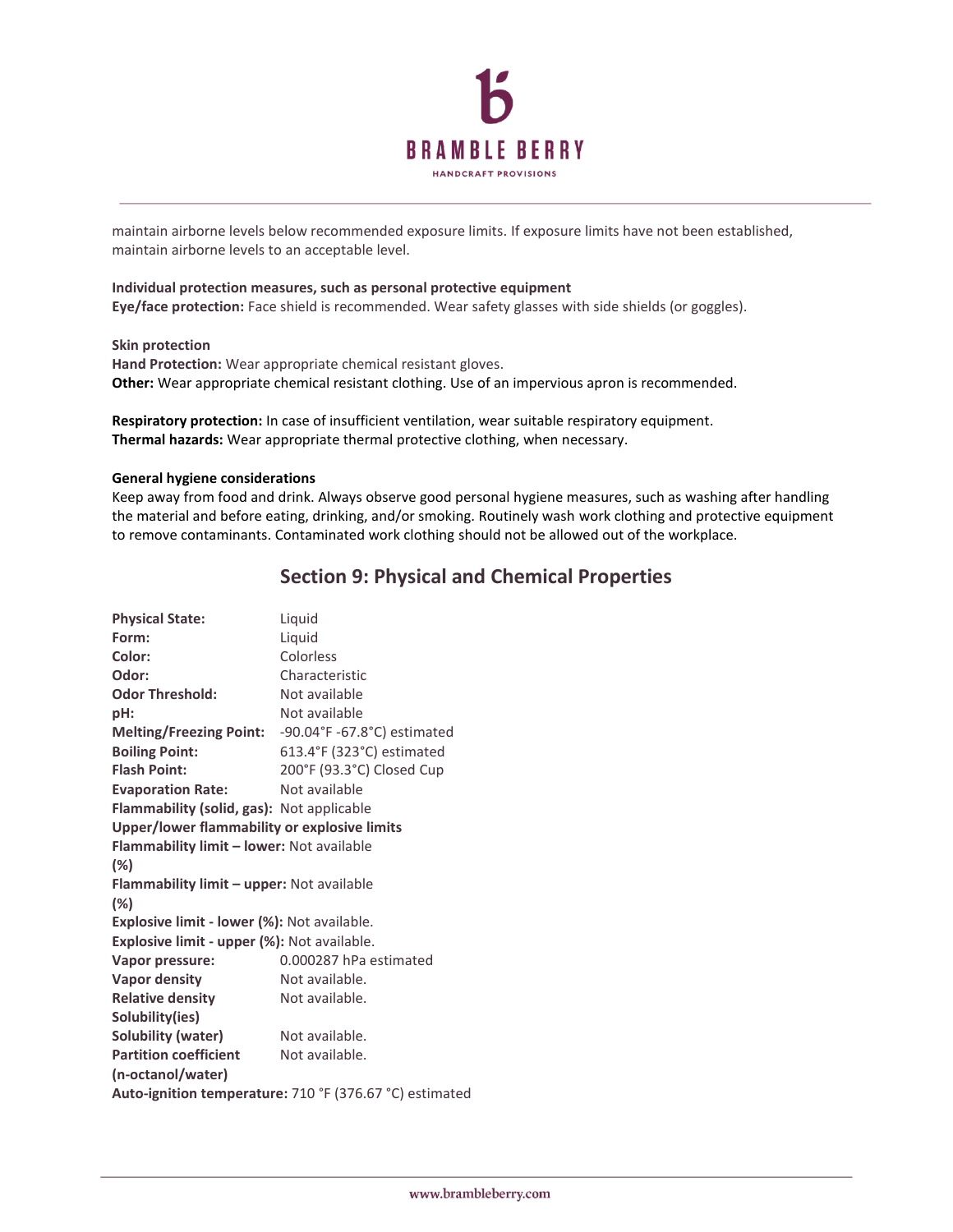

**Decomposition temperature:** Not available. **Viscosity** Not available. **Other information Explosive properties** Not explosive. **Flammability class** Combustible IIIB estimated **Oxidizing properties** Not oxidizing. **Refractive index** 1.5157 **Specific gravity** 1.0311

### **Section 10: Stability and Reactivity**

**Reactivity:** This product is stable and non-reactive under normal conditions of use, storage and transport. **Chemical Stability:** Material is stable under normal conditions.

**Possibility of hazardous reactions:** No dangerous reaction known under conditions of normal use. **Conditions to avoid:** Avoid temperatures exceeding the flash point. Contact with incompatible materials. **Incompatible materials:** Strong oxidizing agents.

**Hazardous decomposition products:** No hazardous decomposition products are known.

### **Section 11: Toxicological Information**

This mixture has not been subjected to toxicological testing as an entity.

### **Section 12: Ecological Information**

This mixture has not been subjected to ecotoxicological testing as an entity.

### **Section 13: Disposal Conditions**

#### **Disposal instructions**

Collect and reclaim or dispose in sealed containers at licensed waste disposal site. Do not allow this material to drain into sewers/water supplies. Do not contaminate ponds, waterways or ditches with chemical or used container. Dispose of contents/container in accordance with local/regional/national/international regulations.

**Local disposal regulations:** Dispose in accordance with all applicable regulations.

#### **Hazardous waste code**

The waste code should be assigned in discussion between the user, the producer and the waste disposal company.

#### **Waste from residues/unused products**

Dispose of in accordance with local regulations. Empty containers or liners may retain some product residues. This material and its container must be disposed of in a safe manner (see: disposal instructions)

#### **Contaminated packaging**

Since emptied containers may retain product residue, follow label warnings even after container is emptied. Empty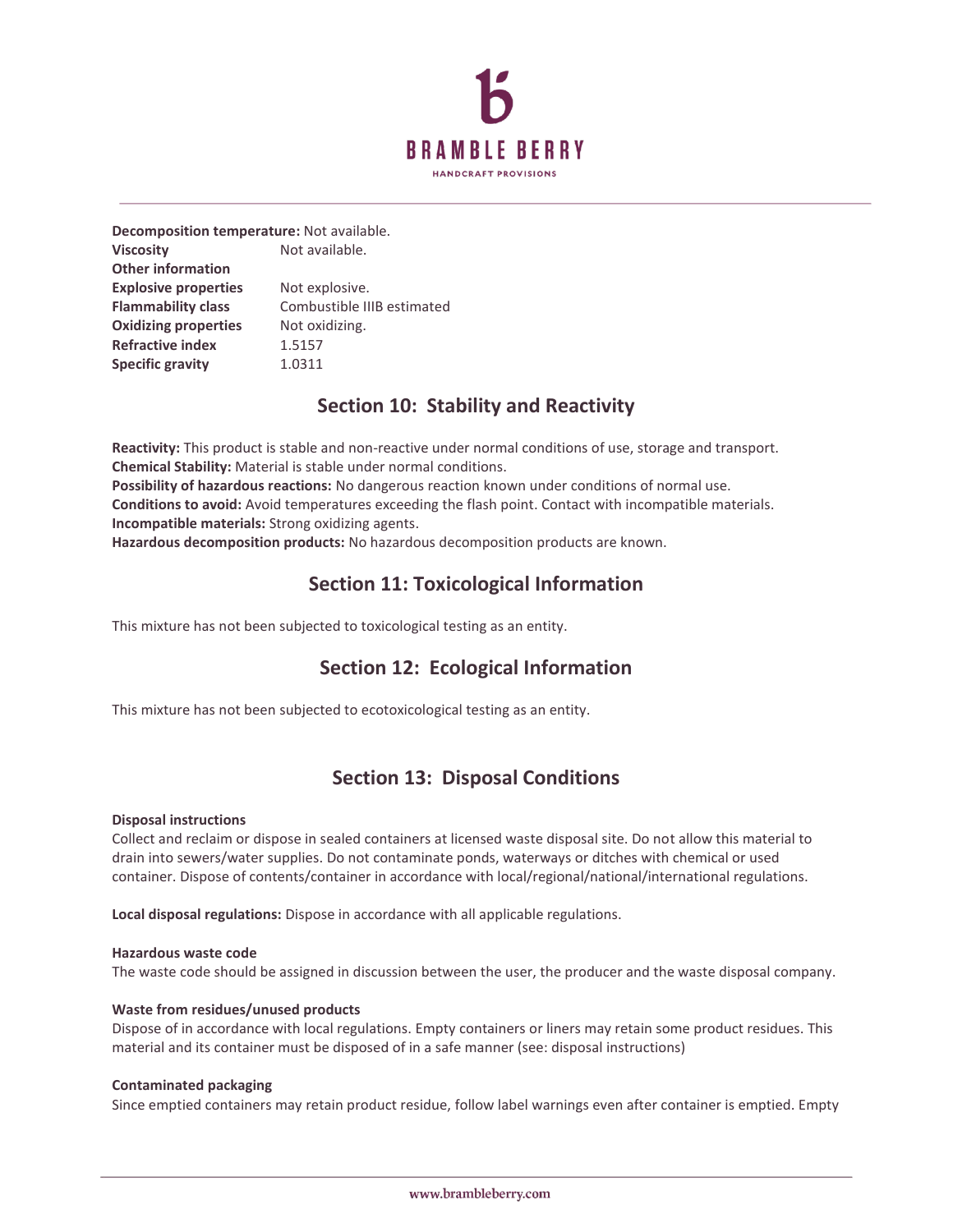

containers should be taken to an approved waste handling site for recycling or disposal.

### **Section 14: Transport Information**

**DOT UN number:** UN3082 **UN proper shipping name:** Environmentally hazardous substances, liquid, n.o.s., MARINE POLLUTANT **Transport hazard class(es) Class:** 9 **Subsidiary risk:** - **Label(s):** 9 **Packing group:** III **Special precautions for user:** Read safety instructions, SDS and emergency procedures before handling. **Special provisions:** 8, 146, 335, IB3, T4, TP1, TP29 **Packaging exceptions:** 155 **Packaging non-bulk:** 203 **Packaging bulk:** 241 **IATA UN number:** UN3082 **UN proper shipping name:** Environmentally hazardous substances, liquid, n.o.s. **Transport hazard class(es) Class:** 9 **Subsidiary risk:** - **Packing group:** III **Environmental hazards** Yes **ERG code:** 9L **Special precautions for user:** Read safety instructions, SDS and emergency procedures before handling. **Other information Passenger and cargo aircraft:** Allowed with restrictions **Cargo aircraft only:** Allowed with restrictions. **IMDG UN number:** UN3082 **UN proper shipping name:** Environmentally hazardous substances, liquid, n.o.s. MARINE POLLUTANT **Transport hazard class(es) Class:** 9 **Subsidiary risk:** - **Packing group:** III **Environmental Hazards Marine Pollutant:** Yes **EMS** F-A, S-F **Special precautions for user:** Read safety instructions, SDS and emergency procedures before handling.

**Transport in bulk according to Annex II or MARPOL 73/78 and the IBC Code**

Not established.

**DOT; IATA; IMDG**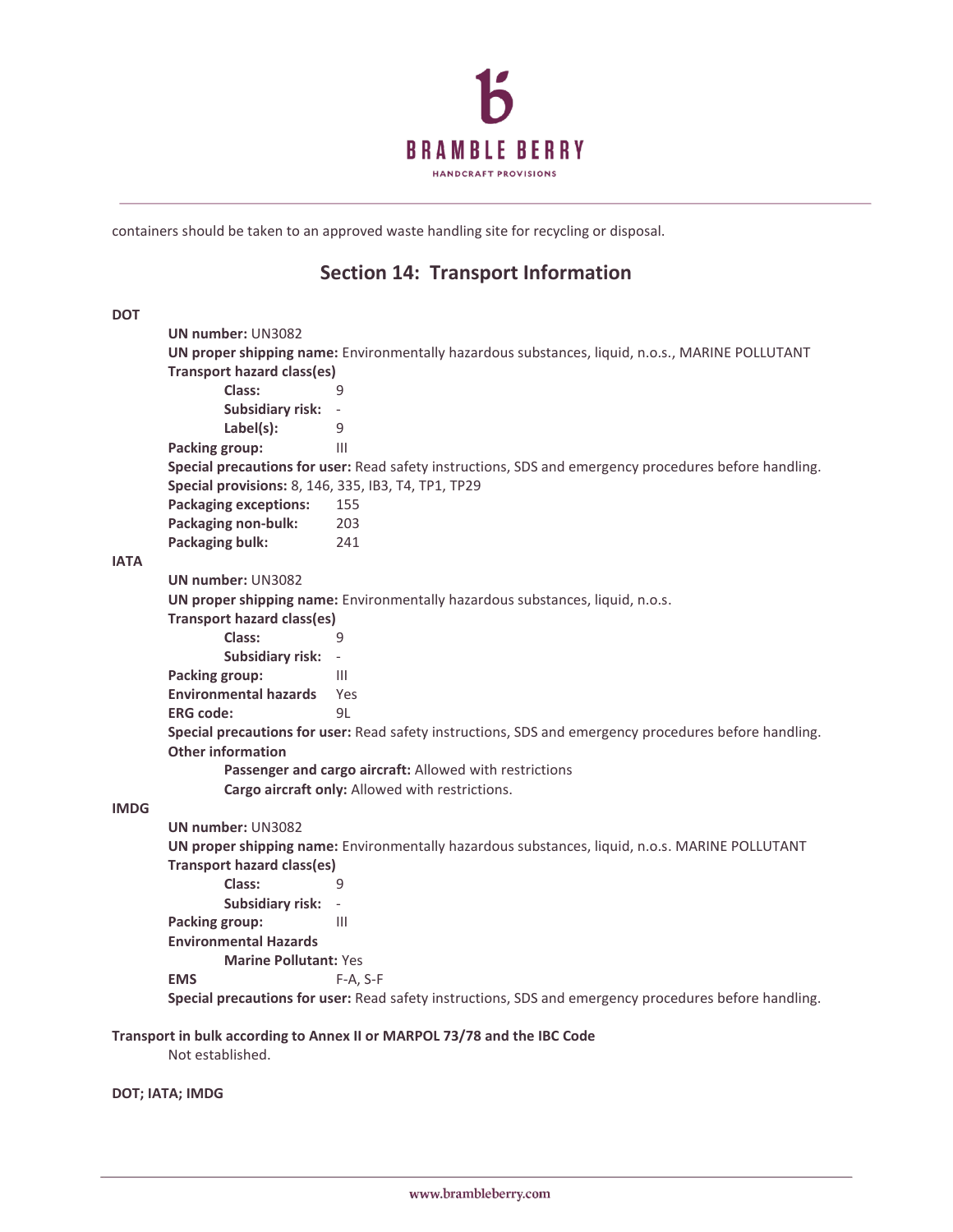



**General information:** IMDG Regulated Marine Pollutant. DOT Regulated Marine Pollutant.

### **Section 15: Regulatory Information**

**US federal regulations Superfund Amendments and Reauthorization Act of 1986 (SARA) SARA 302 Extremely hazardous substance** Not listed. **SARA 311/312 Hazardous chemical** Yes **Classified hazard categories** Acute toxicity (any route of exposure) Respiratory or skin sensitization **SARA 313 (TRI reporting)** Not regulated. **Other federal regulations Clean Air Act (CAA) Section 112 Hazardous Air Pollutants (HAPs) List** Not regulated. **Clean Air Act (CAA) Section 112(r) Accidental Release Prevention (40 CFR 68.130)** Not regulated.

**Safe Drinking Water Act (SDWA)** Not regulated.

**US state regulations US. California Proposition 65**